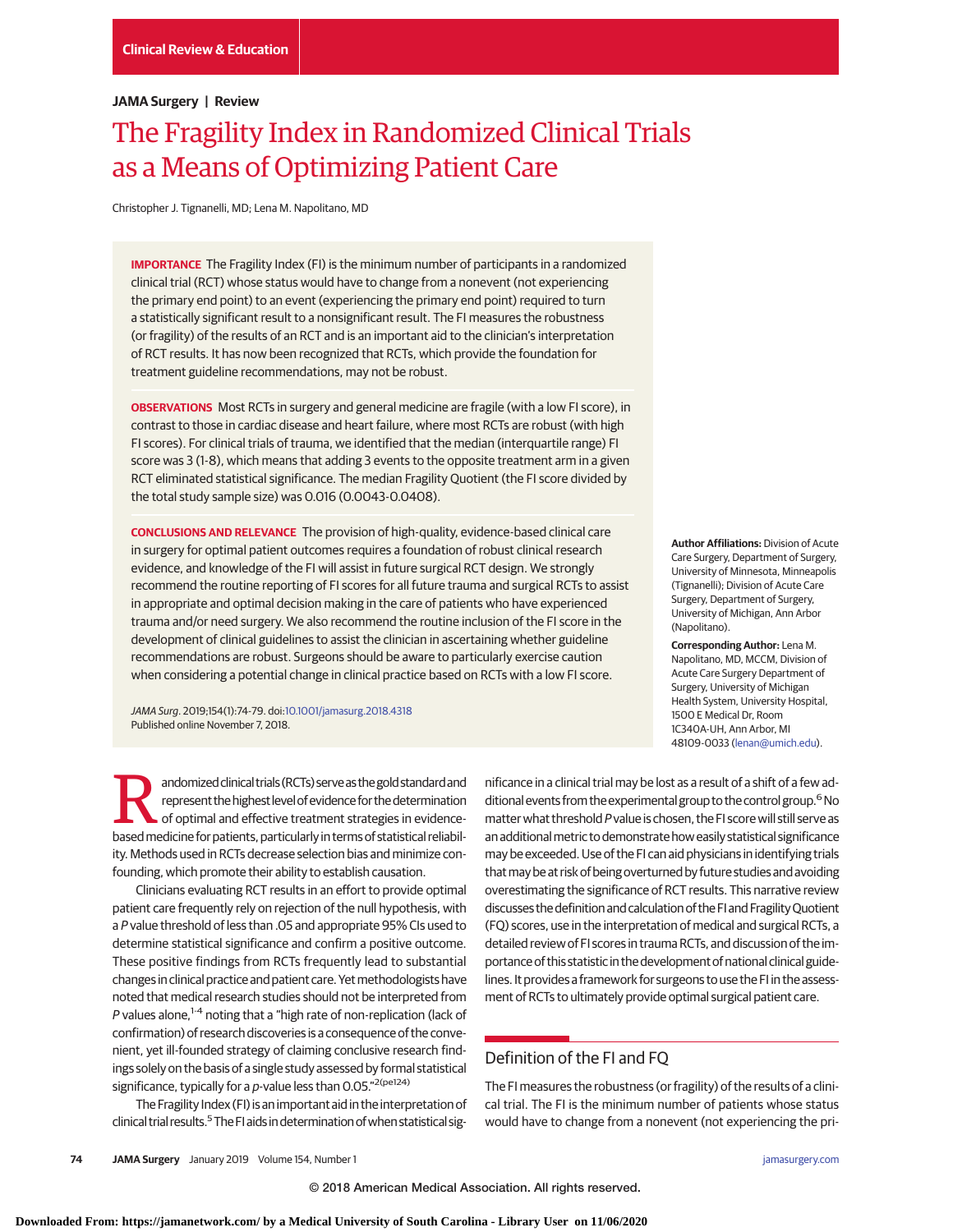mary end point) to an event (experiencing the primary end point) to make the study lose statistical significance. For instance, an FI score of 1 means that only 1 patient would have to not experience the primary end point to make the trial result nonsignificant. In other words, it is a measure of how many events the statistical significance of a clinical trial result depend on. A smaller FI score indicates amore fragile, less statistically robust clinical trial result.

The FQ provides a method to evaluate fragility relative to the sample size of a trial. A smaller FQ also indicates a less robust study outcome.

# Calculation of FI and FQ Scores

It is possible to calculate the FI score by converting 1 patient in a control orexperimental group from a nonevent outcome to anevent outcome and then recalculating a 2-sided Fisher exact test until the P value is .05 or greater. This determines how many patients would have to have a different outcome to make a study's results nonsignificant.

An example of FI calculation is provided in Table 1. In the Prophylaxis for Thromboembolism in Critical Care Trial (PROTECT) trial [\(NCT00182143\)](https://clinicaltrials.gov/ct2/show/NCT00182143), which compared dalteparin with unfractionated heparin for venous thromboembolism prophylaxis in critically ill patients, pulmonary embolism was confirmed in 24 patients who received dalteparin vs 43 patients who received unfractionated heparin (hazard ratio,0.51 [95% CI,0.30-0.88];P = .01). The FI score for the PROTECT trial is 2; in other words, if 26 patients rather than 24 patients in the dalteparin group had experienced confirmed pulmonary embolus, the  $P$  value would be greater than .05. $8$ 

When an FI score is O, this indicates that it is not necessary to move a nonevent to an event in any participant group to remove statistical significance from the study. In this case, the study is very fragile.

A number of online calculators are readily available for FI score calculation.<sup>9,10</sup> The FQ is calculated by dividing the FI score by the total sample size of the trial.<sup>11</sup>

# Limitations of the FI Score

The FI is only appropriate for RCTs. The main problem in observational and retrospective studies is the presence of confounders and selection bias, which are prevented in RCTs through randomization and blinding. Advanced statistical tools to enable reliable control over confounders, such as propensity scores and sensitivity analysis, can reduce the bias caused by the lack of randomization in observational and retrospective studies. However, given their considerable limitations, the FI score should be used only in RCTs.

The FI score is also only appropriate for dichotomous outcomes, and it cannot be applied to an outcome that is a continuous variable. Similarly, the FI score may not be appropriate for time-toevent binary outcomes, because it does not account for differences in outcome over time. It can be used in time-to-event binary outcome data in RCTs in which the primary outcome measure is the number of events in each group (as in the PROTECT trial), rather than the timing of the events. However, applying the FI score to time-toevent data in which the numbers of events in both groups are similar but a clear difference in event timing exists may be inappropriate. Use in these cases might result in finding such trials overly fragile.

Table 1. Fragility Index Calculation Example, Based on the Prophylaxis for Thromboembolism in Critical Care Trial (PROTECT) Study<sup>7</sup>

| <b>Study Cohort</b><br>$(N = 1873)$           |                    | Pulmonary<br>Embolism | No Pulmonary<br>Embolism | P Value |  |
|-----------------------------------------------|--------------------|-----------------------|--------------------------|---------|--|
| Original results, No. (%)                     |                    |                       |                          |         |  |
|                                               | Intervention group | 24(1.3)               | 1849 (98.7)              | .01     |  |
|                                               | Control group      | 43(2.3)               | 1830 (97.7)              |         |  |
| First step of Fragility<br>Index calculation  |                    |                       |                          |         |  |
|                                               | Intervention group | 25                    | 1848                     | 04      |  |
|                                               | Control group      | 43                    | 1830                     |         |  |
| Second step of Fragility<br>Index calculation |                    |                       |                          |         |  |
|                                               | Intervention group | 26                    | 1847                     | .05     |  |
|                                               | Control group      | 43                    | 1830                     |         |  |

Currently, there is no specific FI value that defines an RCT outcome as robust and no FI score cutoff value considered acceptable. Trials with lower FI scores are more fragile (which is usually in association with the smaller number of events, smaller sample size, and resulting lower study power), and trials with a higher FI score are less fragile (which is usually associated with larger number of events, larger sample size, and resulting higher study power). The results of a trial should be viewed with particular skepticism if the number of patients who are lost to follow-up is greater than the FI score, because factoring in the unknown outcomes of these patients could alter the significant result.

Finally, because RCTs are powered to detect the treatment effect for the primary outcome measure, the use of FI scores to assess secondary outcome measures in studies may be limited. Although the FI investigates how sensitive a study's interpretation is compared with the number of observed events, particularly in the context of patient drop out and/or loss to follow-up, it should not be used as a sole measure of the strength of the effect.<sup>12-14</sup>

# FI Scores and Clinical Care Guidelines

It has now been recognized that RCTs that provide the foundation for treatment guideline recommendations may not be robust. A review<sup>15</sup> of the 21 RCTs that were used to support treatment recommendations in the 2016 "Chest Guideline and Expert Panel Report on Antithrombotic Therapy for VTE Disease" found a median (interquartile range [IQR]) FI score of 5 (1-9) and a median (IQR) FQ of 0.012 (0.002-0.032), confirming that some RCTs used to support guideline recommendations are fragile. A review of 35 RCTs in the 2017 diabetes treatment guidelines reported the median (IQR) FI score was 16 (4-29), with a median (IQR) FQ score of 0.007 (0.003-0.014), confirming moderate robustness and significant variability.<sup>16</sup>

In contrast to these results, a review of 25 RCTs in heart failure reported a median sample size of 2331 patients. The median (range) FI score was 26 (0-118) for the primary outcomemeasure in 20 trials. The FI score was 10 or less in only 7 of the RCTs (35%), and in only 4 trials (20%) did the number of patients lost to follow-up exceed the FI score.<sup>17</sup> Importantly, these authors also confirmed a lack of correlation between the treatment effect size for the primary end point and FI score, confirming that the treatment effect size is an unreliable measure of the robustness of RCT findings.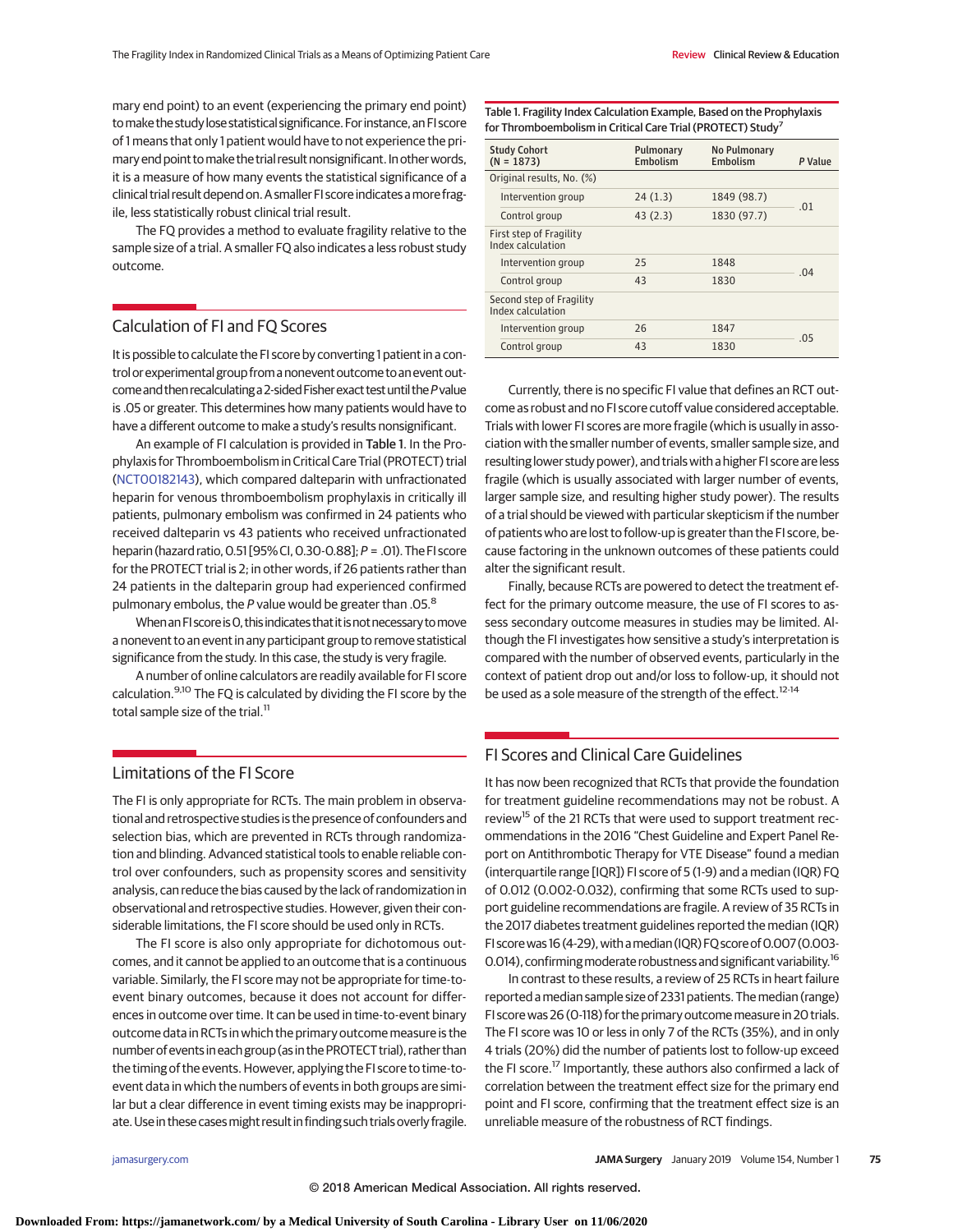| lable 2. Cililical Traditia Trials and Fragmy muck Scores |                  |                                                                                                 |                                                              |                                |                                                                                                           |                                                         |  |  |  |
|-----------------------------------------------------------|------------------|-------------------------------------------------------------------------------------------------|--------------------------------------------------------------|--------------------------------|-----------------------------------------------------------------------------------------------------------|---------------------------------------------------------|--|--|--|
| <b>Trial</b>                                              | Patients,<br>No. | <b>Primary Outcome</b>                                                                          | Primary<br><b>Outcome</b><br>Fragility<br><b>Index Score</b> | Fragility<br>Quotient<br>Score | <b>Secondary Outcome</b>                                                                                  | Secondary<br>Outcome<br>Fragility<br><b>Index Score</b> |  |  |  |
| Shakur et al, 18 2010                                     | 20207            | 4-wk All-cause mortality                                                                        | 51                                                           | 0.0025                         | Vascular occlusive events                                                                                 | <b>NS</b>                                               |  |  |  |
| Hutchinson et al, <sup>19</sup> 2016                      | 389              | Death at 6 mo                                                                                   | 24                                                           | 0.0620                         | Death at 12 mo                                                                                            | 22                                                      |  |  |  |
| Fehlings et al, <sup>20</sup> 2012                        | 313              | >2 Grade improvement in American<br>Spinal Injury Association<br>impairment scale grade at 6 mo | 13                                                           | 0.0415                         |                                                                                                           |                                                         |  |  |  |
| Eckelt et al, <sup>21</sup> 2006                          | 88               | Terminal/lateral shifts                                                                         | 8                                                            | 0.0909                         | Pain-free status at 6 mo                                                                                  | 3                                                       |  |  |  |
| Goldenstein et al, <sup>22</sup><br>2015                  | 181              | <b>Effective hemostasis</b>                                                                     | $\overline{7}$                                               | 0.0386                         |                                                                                                           |                                                         |  |  |  |
| Tanaka et al, <sup>23</sup> 2002                          | 37               | Pneumonia                                                                                       | $\overline{4}$                                               | 0.1081                         | Return to work at 6 mo                                                                                    | 5                                                       |  |  |  |
| Cooper et al, <sup>24</sup> 2011                          | 155              | Unfavorable outcomes at 6 mo                                                                    | 3                                                            | 0.0194                         | Unfavorable score                                                                                         | 3                                                       |  |  |  |
| Andrews et al, <sup>25</sup> 2015                         | 387              | Favorable outcomes by Erasmus<br>Guillain-Barré syndrome Outcome<br>Score                       | 3                                                            | 0.0078                         | Serious adverse events                                                                                    | 9                                                       |  |  |  |
| Stannard et al, 26 2009                                   | 59               | <b>Total deep Infections</b>                                                                    | $\overline{2}$                                               | 0.0339                         |                                                                                                           |                                                         |  |  |  |
| Bickell et al, <sup>27</sup> 1994                         | 598              | Hospital survival                                                                               | $1\,$                                                        | 0.0017                         | Complications                                                                                             | $\boldsymbol{0}$                                        |  |  |  |
| Vidán et al, 28 2005                                      | 319              | Mortality                                                                                       | $\mathbf{1}$                                                 | 0.0031                         | Developed major<br>complication                                                                           | 8                                                       |  |  |  |
| Marion et al, <sup>29</sup> 1997                          | 82               | Favorable Glasgow Outcome<br>Scale-Extended at 12 mo                                            | $\mathbf{1}$                                                 | 0.0122                         | Favorable Glasgow Outcome<br>Scale-Extended at 12 mo in<br>patients with Glasgow Coma<br>Scales of 5 to 7 | 3                                                       |  |  |  |
| Morrison et al, 30 2011                                   | 90               | Died within 24 h of admission<br>owing to exsanguination                                        | $\mathbf{1}$                                                 | 0.0111                         | 30-D mortality                                                                                            | <b>NS</b>                                               |  |  |  |
| Gonzalez et al, 31 2016                                   | 111              | Survival at 28 d                                                                                | 0                                                            | <b>NA</b>                      | Death in 6 h                                                                                              | $\mathbf{1}$                                            |  |  |  |
| Holcomb et al, 32 2015                                    | 680              | Mortality at 24 h and 30 d                                                                      | <b>NS</b>                                                    | <b>NA</b>                      | Death from exsanguination<br>within 24 h                                                                  | $\overline{2}$                                          |  |  |  |
| Bhandari et al, 33 2015                                   | 2447             | Reoperation rate in groups with<br>irrigation pressure                                          | <b>NS</b>                                                    | <b>NA</b>                      | Reoperation rate in soap<br>vs saline                                                                     | 6                                                       |  |  |  |
| Dutton et al, 34 2002                                     | 110              | In-hospital mortality                                                                           | <b>NS</b>                                                    | <b>NA</b>                      | <b>NA</b>                                                                                                 | <b>NA</b>                                               |  |  |  |
| Smith et al, 35 2017                                      | 103              | Mortality at 30 d                                                                               | <b>NS</b>                                                    | <b>NA</b>                      | Development of<br>intra-abdominal abscess                                                                 | $\overline{0}$                                          |  |  |  |
| The WOMAN Trial<br>Collaborators, 36 2017                 | 20060            | Mortality at 42 d                                                                               | <b>NS</b>                                                    | <b>NA</b>                      | Death owing to bleeding                                                                                   | $\mathbf 0$                                             |  |  |  |
| Bulger et al, 37 2004                                     | 46               | Pneumonia                                                                                       | <b>NS</b>                                                    | <b>NA</b>                      | <b>NA</b>                                                                                                 | <b>NA</b>                                               |  |  |  |
| Frobell et al, 38 2010                                    | 121              | Change in Knee Injury<br>Osteoarthritis Outcome score                                           | Not binary<br>outcome                                        | <b>NA</b>                      | <b>NA</b>                                                                                                 | <b>NA</b>                                               |  |  |  |
| Young et al, 39 2014                                      | 65               | Mean change in base excess<br>between 0 and 24 h                                                | Not binary<br>outcome                                        | <b>NA</b>                      | <b>NA</b>                                                                                                 | <b>NA</b>                                               |  |  |  |
| Bernard et al, 40 2010                                    | 312              | Median Glasgow Outcome<br>Scale-Extended score at 6 mo                                          | Not binary<br>outcome                                        | <b>NA</b>                      | Favorable Glasgow Outcome<br>Scale-Extended score at<br>6 mo                                              | $\mathbf{1}$                                            |  |  |  |
| Marasco et al, 41 2013                                    | 46               | Duration of ventilation and<br>intensive care unit length of stay                               | Not binary<br>outcome                                        | <b>NA</b>                      | Received noninvasive<br>ventilation postextubation                                                        | $\overline{0}$                                          |  |  |  |
| Meyer et al, 42 1997                                      | 39               | Hospital length of stay                                                                         | Not binary<br>outcome                                        | <b>NA</b>                      | <b>NA</b>                                                                                                 | <b>NA</b>                                               |  |  |  |
| Abbreviation: NA, not applicable: NS, not significant,    |                  |                                                                                                 |                                                              |                                |                                                                                                           |                                                         |  |  |  |

# Table 2. Clinical Trauma Trials and Fragility Index Scores

# The FI Score in Trauma Trials

No studies, to our knowledge, have yet examined FI scores in trials on trauma topics. This is important, because the results of RCTs on trauma are used to develop recommendations for best practices and guidelines for trauma care. None of the current national and international trauma guidelines have incorporated assessment of FI scores into the assessment of RCTs included in the final guideline recommendations.

We systematically reviewed trauma RCTs eligible for the calculation of FI score for either the primary or secondary outcome measures. We identified 25 eligible RCTs, of which only 14 (56%) had statistically significant results for the primary outcome measure; these 14 had a median (IQR) sample size of 168 (89-370) patients (Table 2). The median (IQR) FI score was 3 (1-8), which means that adding 3 events to the opposite treatment arm eliminated statistical significance. The median FQ score was 0.016 (0.0043-0.0408).

The Clinical Randomisation of an Antifibrinolytic in Significant Haemorrhage (CRASH-2) trial<sup>43</sup> [\(NCT00375258;](https://clinicaltrials.gov/ct2/show/NCT00375258) Table 2) had an FI score of 51 for the primary outcome measure of 4-week all-cause mortality, which was the highest of all trauma trials reviewed, but 84 patients were lost to follow-up. A number of patients lost to follow-up higher than the FI score detracts from usefulness of translating the findings of this study into clinical practice. This issue,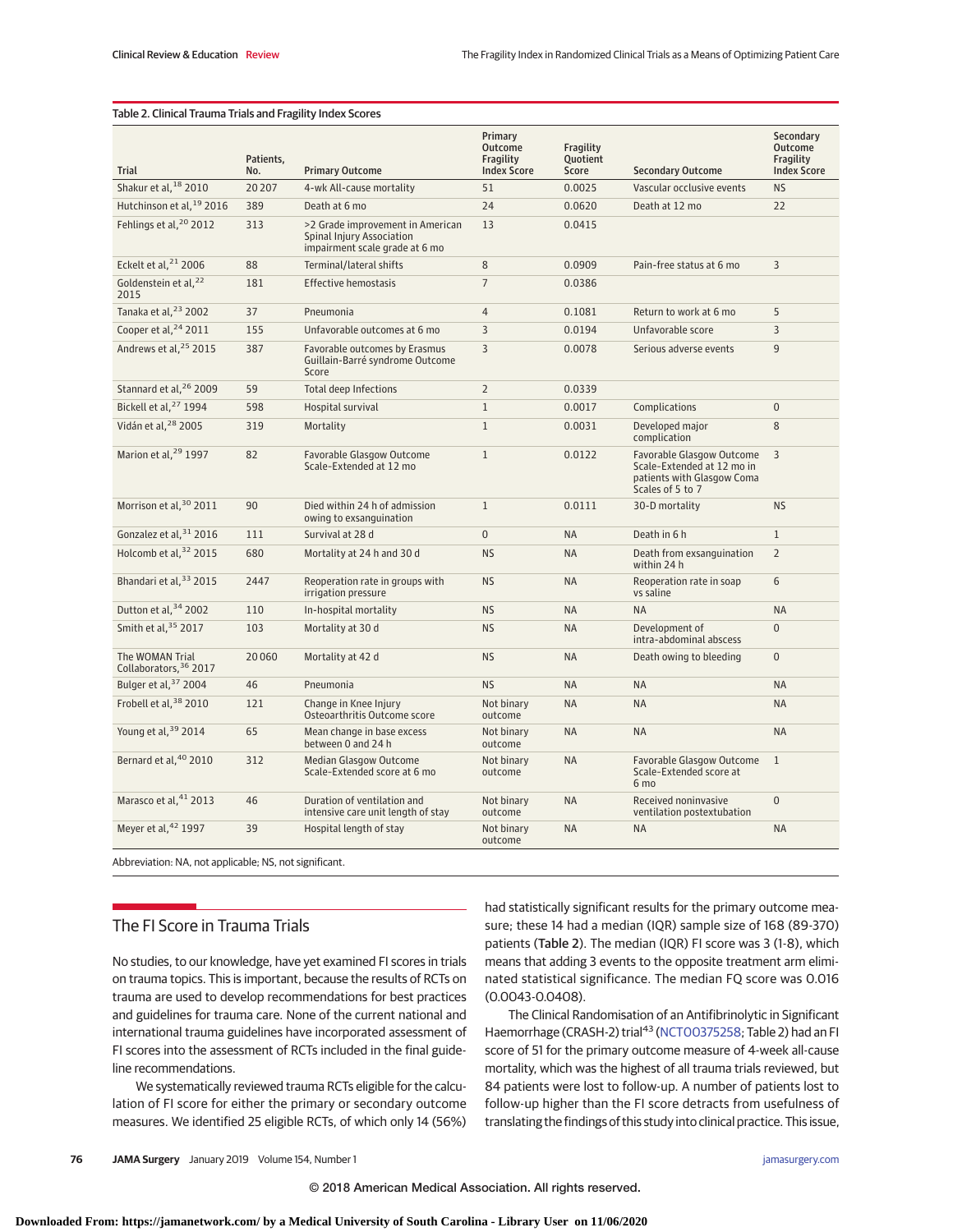along with other trial weaknesses, have limited the empirical use of tranexamic acid in US trauma centers.<sup>43</sup>

Interestingly, results from the Pragmatic, Randomized Opti-mal Platelet and Plasma Ratios (PROPPR) trial<sup>32</sup> [\(NCT01545232;](https://clinicaltrials.gov/ct2/show/NCT01545232) Table 2) confirmed that among 680 patients with severe trauma and major bleeding, there was no significant difference in 24-hour or 30 day mortality in patients who received a blood product transfusion of plasma, platelets, and red blood cells in a ratio of 1:1:1 compared with those who received transfusions with a ratio of 1:1:2. The study was significantly underpowered for the observed difference in mortality found; 2968 patients would need to be enrolled in the study to detect a difference of 4.2% in 24-hour mortality with 90% power.However, a ratio of 1:1:1 resulted in reduced incidence of death from exsanguination within the first 24 hours (9.2% vs 14.6%; difference, −5.4% [95%CI, −10.4% to −0.5%];P = .03)asa secondary outcome measure, with a calculated FI score of 2. Although the PROPPR study results are deemed fragile, recommendations for 1:1:1 transfusion strategies are recommended in national trauma guidelines.<sup>44</sup>

Similarly, a single-institution RCT (n = 111) comparing hemostatic resuscitation with viscoelastic testing and hemostatic resuscitation with conventional coagulation assays (Table 2) documented significantly decreased 28-day mortality (the primary outcome measure) in the group that received thromboelastography (11 vs 20 deaths;  $P = .049$ ), but the FI score was 0. For the secondary outcome measure of death in 6 hours, the group who received thromboelastography had decreased mortality (4 vs 12 deaths;  $P = .03$ ), but the FI score was 2. No difference in hemorrhagic deaths (5 vs 11;  $P = .11$ ) was identified. In "Resources for Optimal Care of the Injured Patient,"45 the Committee on Trauma of the American College of Surgeons recommends that thromboelastography be available at level I and II trauma centers.

We have confirmed that in trauma RCTs reporting statistically significant results, the sample sizes were small in most studies, and the findings often were dependent on a very small number of events. Based on these findings, there is a considerable opportunity in the future to design trauma RCTs with larger sample and effect sizes to improve the robustness of trauma trials.

# The FI Score in Medical and Surgical Trials

A review<sup>46</sup> of 399 RCTs in high-impact medical journals (eg, JAMA, the New England Journal of Medicine, the Lancet) reported that 53% of the total had aPvalue less than.01, but themedian (range) FI score was 8 (0-109). Importantly, 25% of the RCTs had an FI score of 3 or less, and in 53%, the FI score was less than the number of patients lost to follow-up. Furthermore, 10% of the trials had an FI score of 0. These data confirmed that the statistically significant results of many RCTs hinge on small numbers of events.

A recent systematic review<sup>47</sup> examined the FI score of 56 RCTs on critical care topics that reported a statistically significant effect on mortality. The median (IQR) FI score was 2 (1-3.5). A total of 24 trials (43%) had an FI score of 0 or 1, with 11 trials (20%) with an FI score of 0 and 13 trials (23%) with an FI score of 1. Seven trials (13%) reported loss to follow-up greater than their FI score.<sup>47</sup> In a study of 127 RCTs in nephrology, 20 (15.7%) had an FI score of 0, and the median (range) FI score was 3 (1-166), indicating that, in half of the

RCTs, 3 events in the treatment group would render the trial results nonsignificant.<sup>48</sup>

A systematic survey of RCTs on spine surgery topics identified 40 RCTs with a median (IQR) FI score of 2 (1-3), and the FI score was 3 or less in 75% of the trials. The FI score was less than or equal to the number of patients lost to follow-up in 26 of the trials (65%).<sup>49</sup> Similar findings were identified in a review of 48 RCTs on sports surgery topics, with amedian (IQR) FI score of 2 (1-2.8), confirming that most significant RCT findings in sports medicine and arthroscopic surgery are fragile.<sup>50</sup> Similar findings were reported for RCTS on head and neck surgery (27 trials; median [IQR] FI score, 1 [0-2.5]), <sup>51</sup> urological surgery (41 trials; median [IQR] FI score, 3 [1-4.5]), <sup>52</sup> intracranial hemorrhage (98 trials; median [IQR] FI score, 2 [1-4]), and ophthalmology (156 trials; median [IQR] FI score, 2 [O-48]).<sup>53</sup>

Similarly, a systematic review of 139 anesthesiology RCTs<sup>54</sup> reported a median (IQR) FI score of 4 (2-17) for 35 RCTs published in general medicine journals vs a median (IQR) score of 3 (2-7) for 104 RCTs published in anesthesiology journals. Patients lost to follow-up exceeded the FI score in 56 of 139 trials (40.3%), including 14 of 35 (40%) in general medicine journals and 28 of 104 (26.9%) in anesthesiology journals. These results confirm that most anesthesiology RCTs are fragile, with particular concern that the primary outcome results may have changed based on the results of the patients lost to follow-up.<sup>54</sup>

# How to Use the FI Score in Clinical Care

Many trauma and surgical RCTs have inadequate sample sizes to accrue an adequate number of events to assess the treatment effect. Surgeons should understand that the sole use of threshold P values, hazard ratios, and 95% CIs to assess statistical significance in RCTs is inadequate to assess the robustness of RCTs. The American Statistical Association has issued a statement stressing the principle that "a P value, or statistical significance, does not measure the size of an effect or the importance of a result."<sup>55</sup> The FI provides an easy additional metric for clinicians to use in assessing the treatment effect on patient outcomes.

Surgeons should particularly exercise caution when considering a potential change in clinical practice based on RCTs with a low FI score. If the number of patients lost to follow-up is greater than the FI score, the RCT findings should be viewed with considerable caution.

### **Conclusions**

The FI is an important aid to the clinician's interpretation of clinical trial results. An FI score measures the robustness (or fragility of the results of a clinical trial and is important for optimal interpretation of all randomized clinical trial results. The FI score complements the P value and helps identify less robust results.<sup>46</sup>

The results presented confirm that most RCTs in surgery and medicine are fragile, in contrast with most RCTs in cardiac disease and heart failure, which are robust. The provision of high-quality, evidence-based clinical care in surgery for optimal patient outcomes requires a foundation of robust clinical research evidence, and knowledge of the FI score will assist in future surgical RCT design.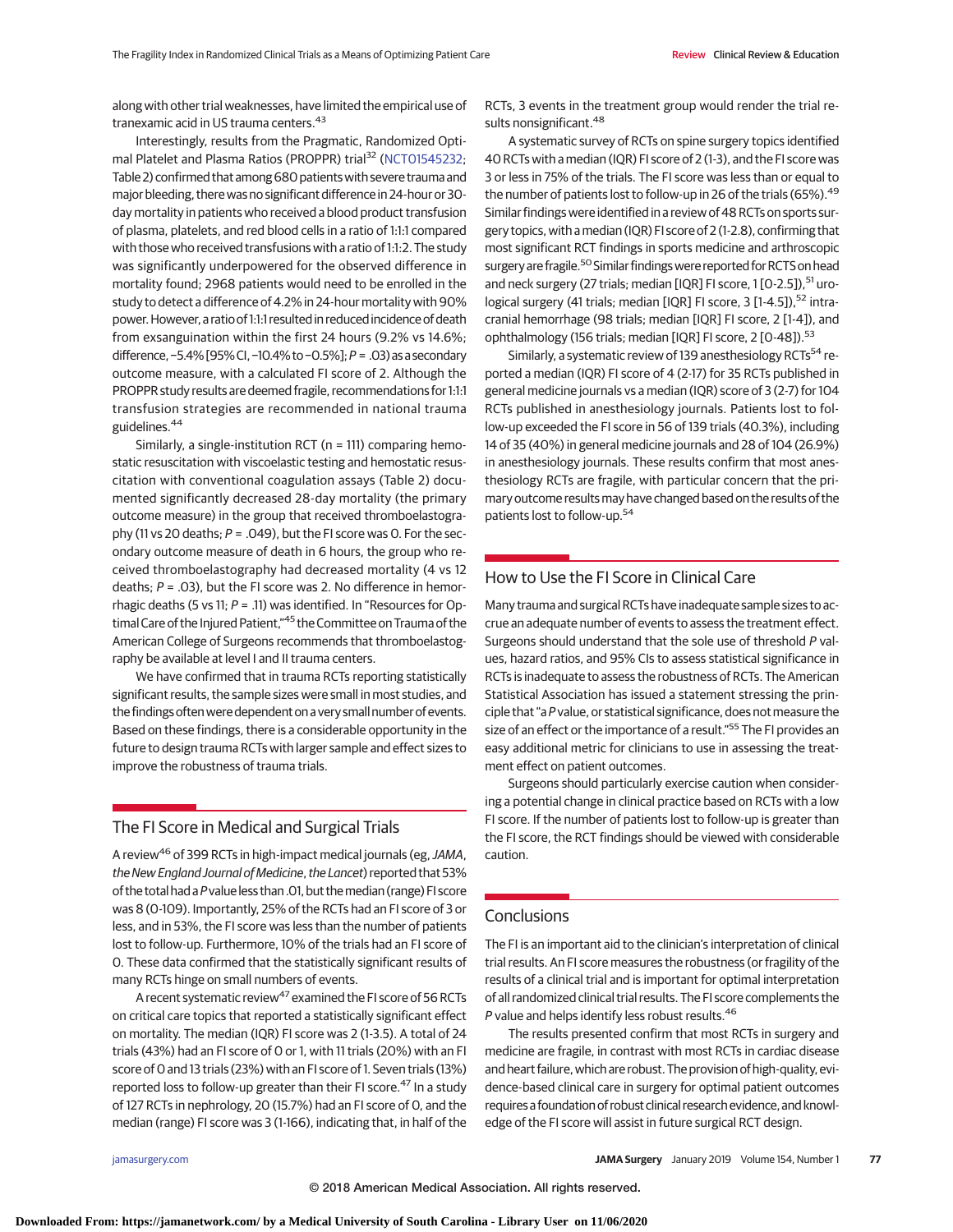We strongly recommend the routine reporting of FI scores for all trauma and surgical RCTs to assist in appropriate and optimal decisionmaking in the care of patients who have experienced trauma and/or need surgery.Wealso recommend the routine inclusion of FI scores in the development of clinical guidelines to assist clinicians in ascertainingwhether guideline recommendationsare robust.Surgeons should be aware to particularly exercise caution when considering a potential change in clinical practice based on RCTs with a low FI score.

#### ARTICLE INFORMATION

**Accepted for Publication:** October 5, 2018.

**Published Online:** November 7, 2018. doi[:10.1001/jamasurg.2018.4318](https://jama.jamanetwork.com/article.aspx?doi=10.1001/jamasurg.2018.4318&utm_campaign=articlePDF%26utm_medium=articlePDFlink%26utm_source=articlePDF%26utm_content=jamasurg.2018.4318)

**Author Contributions:** Drs Tignanelli and Napolitano had full access to all of the data in the study and takes responsibility for the integrity of the data and the accuracy of the data analysis. Concept and design: All authors. Acquisition, analysis, or interpretation of data: All authors.

Drafting of the manuscript: All authors. Critical revision of the manuscript for important intellectual content: All authors. Statistical analysis: All authors.

**Conflict of Interest Disclosures:** None reported.

#### **REFERENCES**

**1**. Sterne JA, Davey Smith G. Sifting the evidence—what's wrong with significance tests? BMJ. 2001;322(7280):226-231. doi[:10.1136/bmj.](https://dx.doi.org/10.1136/bmj.322.7280.226) [322.7280.226](https://dx.doi.org/10.1136/bmj.322.7280.226)

**2**. Ioannidis JP. Why most published research findings are false. PLoS Med. 2005;2(8):e124. doi[:10.1371/journal.pmed.0020124](https://dx.doi.org/10.1371/journal.pmed.0020124)

**3**. Wacholder S, Chanock S, Garcia-Closas M, El Ghormli L, Rothman N. Assessing the probability that a positive report is false: an approach for molecular epidemiology studies.J Natl Cancer Inst. 2004;96(6):434-442. doi[:10.1093/jnci/djh075](https://dx.doi.org/10.1093/jnci/djh075)

**4**. Risch NJ. Searching for genetic determinants in the new millennium. Nature. 2000;405(6788): 847-856. doi[:10.1038/35015718](https://dx.doi.org/10.1038/35015718)

**5**. Walter SD. Statistical significance and fragility criteria for assessing a difference of two proportions.J Clin Epidemiol. 1991;44(12):1373-1378. doi[:10.1016/0895-4356\(91\)90098-T](https://dx.doi.org/10.1016/0895-4356(91)90098-T)

**6**. Feinstein AR. The unit fragility index: an additional appraisal of "statistical significance" for a contrast of two proportions. J Clin Epidemiol. 1990;43(2):201-209. doi[:10.1016/0895-4356\(90\)](https://dx.doi.org/10.1016/0895-4356(90)90186-S) [90186-S](https://dx.doi.org/10.1016/0895-4356(90)90186-S)

**7**. Cook D, Meade M, Guyatt G, et al; PROTECT Investigators for the Canadian Critical Care Trials Group and the Australian and New Zealand Intensive Care Society Clinical Trials Group. Dalteparin versus unfractionated heparin in critically ill patients. N Engl J Med. 2011;364(14): 1305-1314. doi[:10.1056/NEJMoa1014475](https://dx.doi.org/10.1056/NEJMoa1014475)

**8**. Cook D, Meade M, Guyatt G, et al; PROTECT Investigators for the Canadian Critical Care Trials Group and the Australian and New Zealand Intensive Care Society Clinical Trials Group. Dalteparin versus unfractionated heparin in critically ill patients. N Engl J Med. 2011;364(14): 1305-1314. doi[:10.1056/NEJMoa1014475](https://dx.doi.org/10.1056/NEJMoa1014475)

**9**. ClinCalc LLC. Fragility index calculator. [http://clincalc.com/Stats/FragilityIndex.aspx.](http://clincalc.com/Stats/FragilityIndex.aspx) Published 2018. Accessed September 25, 2018.

**10**. Spooner F, Ridgeon EE. Fragility index. [http://www.fragilityindex.com/.](http://www.fragilityindex.com/) Published 2016. Accessed September 25, 2018.

**11**. Ahmed W, Fowler RA, McCredie VA. Does sample size matter when interpreting the fragility index? Crit Care Med. 2016;44(11):e1142-e1143. doi[:10.1097/CCM.0000000000001976](https://dx.doi.org/10.1097/CCM.0000000000001976)

**12**. Carter RE, McKie PM, Storlie CB. The Fragility Index: a P value in sheep's clothing? [Eur Heart J](https://www.ncbi.nlm.nih.gov/pubmed/28417139). [2017;38\(5\):346-348.](https://www.ncbi.nlm.nih.gov/pubmed/28417139)

**13**. Walsh M, Devereaux PJ, Sackett DL. Clinician trialist rounds: 28. When RCT participants are lost to follow-up, part 1: why even a few can matter. Clin Trials. 2015;12(5):537-539. doi[:10.1177/](https://dx.doi.org/10.1177/1740774515597702) [1740774515597702](https://dx.doi.org/10.1177/1740774515597702)

**14**. Akl EA, Briel M, You JJ, et al. Potential impact on estimated treatment effects of information lost to follow-up in randomised controlled trials (LOST-IT): systematic review. BMJ. 2012;344:e2809. doi[:10.1136/bmj.e2809](https://dx.doi.org/10.1136/bmj.e2809)

**15**. Edwards E, Wayant C, Besas J, Chronister J, Vassar M. How fragile are clinical trial outcomes that support the CHEST clinical practice guidelines for VTE? Chest. 2018;154(3):512-520. doi[:10.1016/j.](https://dx.doi.org/10.1016/j.chest.2018.01.031) [chest.2018.01.031](https://dx.doi.org/10.1016/j.chest.2018.01.031)

**16**. Chase Kruse B, Matt Vassar B. Unbreakable? An analysis of the fragility of randomized trials that support diabetes treatment guidelines. Diabetes Res Clin Pract. 2017;134:91-105. doi[:10.1016/j.diabres.2017.10.007](https://dx.doi.org/10.1016/j.diabres.2017.10.007)

**17**. Docherty KF, Campbell RT, Jhund PS, Petrie MC, McMurray JJV. How robust are clinical trials in heart failure? Eur Heart J[. 2017;38\(5\):338-345.](https://www.ncbi.nlm.nih.gov/pubmed/27742808)

**18**. Shakur H, Roberts I, Bautista R, et al; CRASH-2 trial collaborators. Effects of tranexamic acid on death, vascular occlusive events, and blood transfusion in trauma patients with significant haemorrhage (CRASH-2): a randomised, placebo-controlled trial. Lancet. 2010;376(9734): 23-32. doi[:10.1016/S0140-6736\(10\)60835-5](https://dx.doi.org/10.1016/S0140-6736(10)60835-5)

**19**. Hutchinson PJ, Kolias AG, Timofeev IS, et al; RESCUEicp Trial Collaborators. Trial of decompressive craniectomy for traumatic intracranial hypertension. N Engl J Med. 2016;375 (12):1119-1130. doi[:10.1056/NEJMoa1605215](https://dx.doi.org/10.1056/NEJMoa1605215)

**20**. Fehlings MG, Vaccaro A, Wilson JR, et al. Early versus delayed decompression for traumatic cervical spinal cord injury: results of the Surgical Timing in Acute Spinal Cord Injury Study (STASCIS). PLoS One. 2012;7(2):e32037. doi[:10.1371/journal.](https://dx.doi.org/10.1371/journal.pone.0032037) [pone.0032037](https://dx.doi.org/10.1371/journal.pone.0032037)

**21**. Eckelt U, Schneider M, Erasmus F, et al. Open versus closed treatment of fractures of the mandibular condylar process-a prospective randomized multi-centre study. J Craniomaxillofac Surg. 2006;34(5):306-314. doi[:10.1016/j.jcms.](https://dx.doi.org/10.1016/j.jcms.2006.03.003) [2006.03.003](https://dx.doi.org/10.1016/j.jcms.2006.03.003)

**22**. Goldstein JN, Refaai MA, Milling TJ Jr, et al. Four-factor prothrombin complex concentrate versus plasma for rapid vitamin K antagonist reversal in patients needing urgent surgical or invasive interventions: a phase 3b, open-label, non-inferiority, randomised trial. Lancet. 2015;385 (9982):2077-2087. doi[:10.1016/S0140-6736\(14\)](https://dx.doi.org/10.1016/S0140-6736(14)61685-8) [61685-8](https://dx.doi.org/10.1016/S0140-6736(14)61685-8)

**23**. Tanaka H, Yukioka T, Yamaguti Y, et al. Surgical stabilization of internal pneumatic stabilization? a prospective randomized study of management of severe flail chest patients. J Trauma[. 2002;52\(4\):](https://www.ncbi.nlm.nih.gov/pubmed/11956391) [727-732.](https://www.ncbi.nlm.nih.gov/pubmed/11956391)

**24**. Cooper DJ, Rosenfeld JV, Murray L, et al; DECRA Trial Investigators; Australian and New Zealand Intensive Care Society Clinical Trials Group. Decompressive craniectomy in diffuse traumatic brain injury. N Engl J Med. 2011;364(16):1493-1502. doi[:10.1056/NEJMoa1102077](https://dx.doi.org/10.1056/NEJMoa1102077)

**25**. Andrews PJ, Sinclair HL, Rodriguez A, et al; Eurotherm3235 Trial Collaborators. Hypothermia for intracranial hypertension after traumatic brain injury. N Engl J Med. 2015;373(25):2403-2412. doi[:10.1056/NEJMoa1507581](https://dx.doi.org/10.1056/NEJMoa1507581)

**26**. Stannard JP, Volgas DA, Stewart R, McGwin G Jr, Alonso JE. Negative pressure wound therapy after severe open fractures: a prospective randomized study. J Orthop Trauma. 2009;23(8): 552-557. doi[:10.1097/BOT.0b013e3181a2e2b6](https://dx.doi.org/10.1097/BOT.0b013e3181a2e2b6)

**27**. Bickell WH, Wall MJ Jr, Pepe PE, et al. Immediate versus delayed fluid resuscitation for hypotensive patients with penetrating torso injuries. N Engl J Med. 1994;331(17):1105-1109. doi[:10.1056/NEJM199410273311701](https://dx.doi.org/10.1056/NEJM199410273311701)

**28**. Vidán M, Serra JA, Moreno C, Riquelme G, Ortiz J. Efficacy of a comprehensive geriatric intervention in older patients hospitalized for hip fracture: a randomized, controlled trial. J Am Geriatr Soc. 2005;53(9):1476-1482. doi[:10.1111/j.1532-5415.](https://dx.doi.org/10.1111/j.1532-5415.2005.53466.x) [2005.53466.x](https://dx.doi.org/10.1111/j.1532-5415.2005.53466.x)

**29**. Marion DW, Penrod LE, Kelsey SF, et al. Treatment of traumatic brain injury with moderate hypothermia. N Engl J Med. 1997;336(8):540-546. doi[:10.1056/NEJM199702203360803](https://dx.doi.org/10.1056/NEJM199702203360803)

**30**. Morrison CA, Carrick MM, Norman MA, et al. Hypotensive resuscitation strategy reduces transfusion requirements and severe postoperative coagulopathy in trauma patients with hemorrhagic shock: preliminary results of a randomized controlled trial.J Trauma. 2011;70(3):652-663. doi[:10.1097/TA.0b013e31820e77ea](https://dx.doi.org/10.1097/TA.0b013e31820e77ea)

**31**. Gonzalez E, Moore EE, Moore HB, et al. Goal-directed hemostatic resuscitation of trauma-induced coagulopathy: a pragmatic randomized clinical trial comparing a viscoelastic assay to conventional coagulation assays. Ann Surg. 2016;263(6):1051-1059. doi[:10.1097/SLA.](https://dx.doi.org/10.1097/SLA.0000000000001608) [0000000000001608](https://dx.doi.org/10.1097/SLA.0000000000001608)

**32**. Holcomb JB, Tilley BC, Baraniuk S, et al; PROPPR Study Group. Transfusion of plasma, platelets, and red blood cells in a 1:1:1 vs a 1:1:2 ratio and mortality in patients with severe trauma: the PROPPR randomized clinical trial. JAMA. 2015;313 (5):471-482. doi[:10.1001/jama.2015.12](https://jama.jamanetwork.com/article.aspx?doi=10.1001/jama.2015.12&utm_campaign=articlePDF%26utm_medium=articlePDFlink%26utm_source=articlePDF%26utm_content=jamasurg.2018.4318)

**33**. Bhandari M, Jeray KJ, Petrisor BA, et al; FLOW Investigators. A trial of wound irrigation in the initial management of open fracture wounds. N Engl J Med. 2015;373(27):2629-2641. doi[:10.1056/](https://dx.doi.org/10.1056/NEJMoa1508502) **NE IMoa1508502** 

**34**. Dutton RP, Mackenzie CF, Scalea TM. Hypotensive resuscitation during active